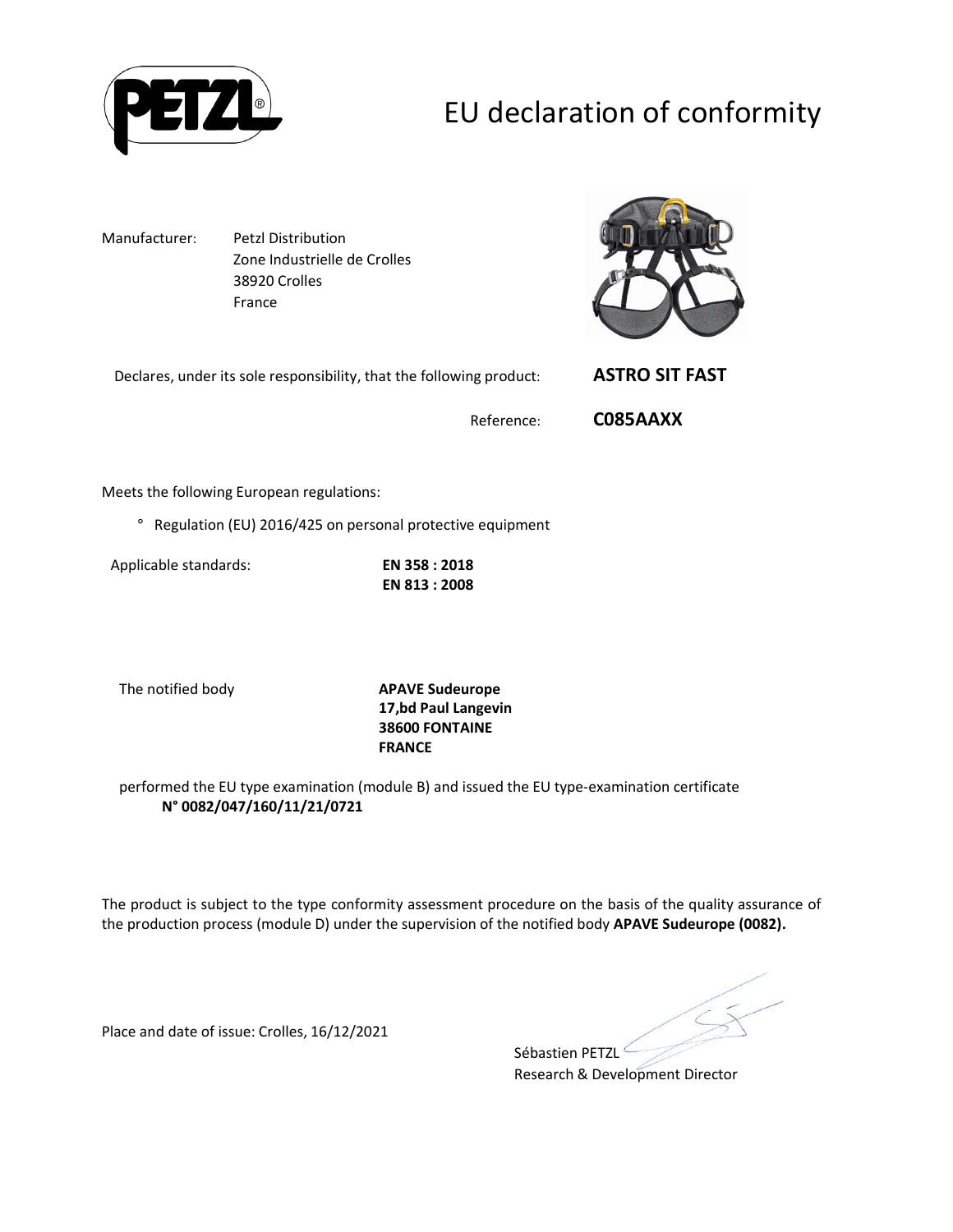

# Déclaration UE de conformité

Le fabricant: Petzl Distribution Zone Industrielle de Crolles 38920 Crolles France



Déclare sous sa seule responsabilité que le produit suivant: **ASTRO SIT FAST**

Référence: **C085AAXX**

Est conforme aux réglementations européennes suivantes:

° Règlement (UE) 2016/425 relatif aux équipements de protection individuelle

Normes appliquées: **EN 358 : 2018**

**EN 813 : 2008** 

L'organisme notifié **APAVE Sudeurope**

**17,bd Paul Langevin 38600 FONTAINE FRANCE**

a effectué l'examen UE de type (module B) et a établi l'attestation d'examen UE de type **N° 0082/047/160/11/21/0721**

Le produit est soumis à la procédure d'évaluation de la conformité au type sur la base de l'assurance de la qualité du mode de production (module D) sous la surveillance de l'organisme notifié **APAVE Sudeurope (0082).**

Sébastien PETZL

Date et lieu d'établissement: Crolles, 16/12/2021

Directeur Recherche & Développement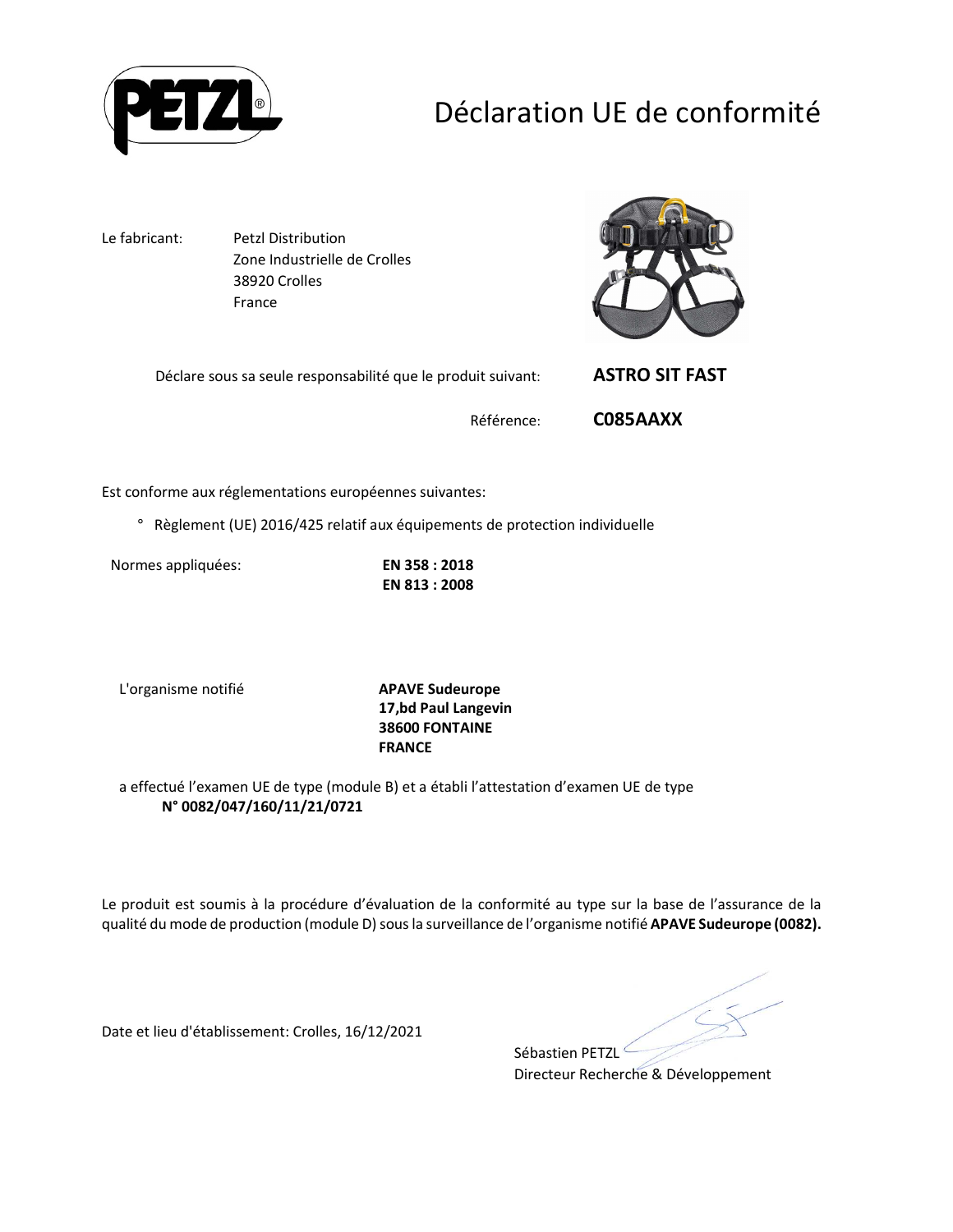

### EU-Konformitätserklärung

Der Hersteller: Petzl Distribution Zone Industrielle de Crolles 38920 Crolles France



Erklärt in alleiniger Verantwortung, dass folgendes Produkt: **ASTRO SIT FAST**

Referenz: **C085AAXX**

Folgende europäische Vorschriften erfüllt:

° Verordnung (EU) 2016/425 über persönliche Schutzausrüstungen

Angewandte Normen: **EN 358 : 2018**

**EN 813 : 2008** 

Die benannte Stelle **APAVE Sudeurope**

**17,bd Paul Langevin 38600 FONTAINE FRANCE**

hat die EU-Baumusterprüfung (Modul B) durchgeführt und die EU-Baumusterprüfbescheinigung ausgestellt **N° 0082/047/160/11/21/0721**

Das Produkt wird dem Bewertungsverfahren hinsichtlich der Konformität mit dem Baumuster auf der Grundlage einer Qualitätssicherung bezogen auf den Produktionsprozess (Modul D) unter Aufsicht der benannten Stelle unterzogen **APAVE Sudeurope (0082).**

Ort und Datum der Ausstellung: Crolles, 16/12/2021

Sébastien PETZL<sup>C</sup> Leiter Forschung & Entwicklung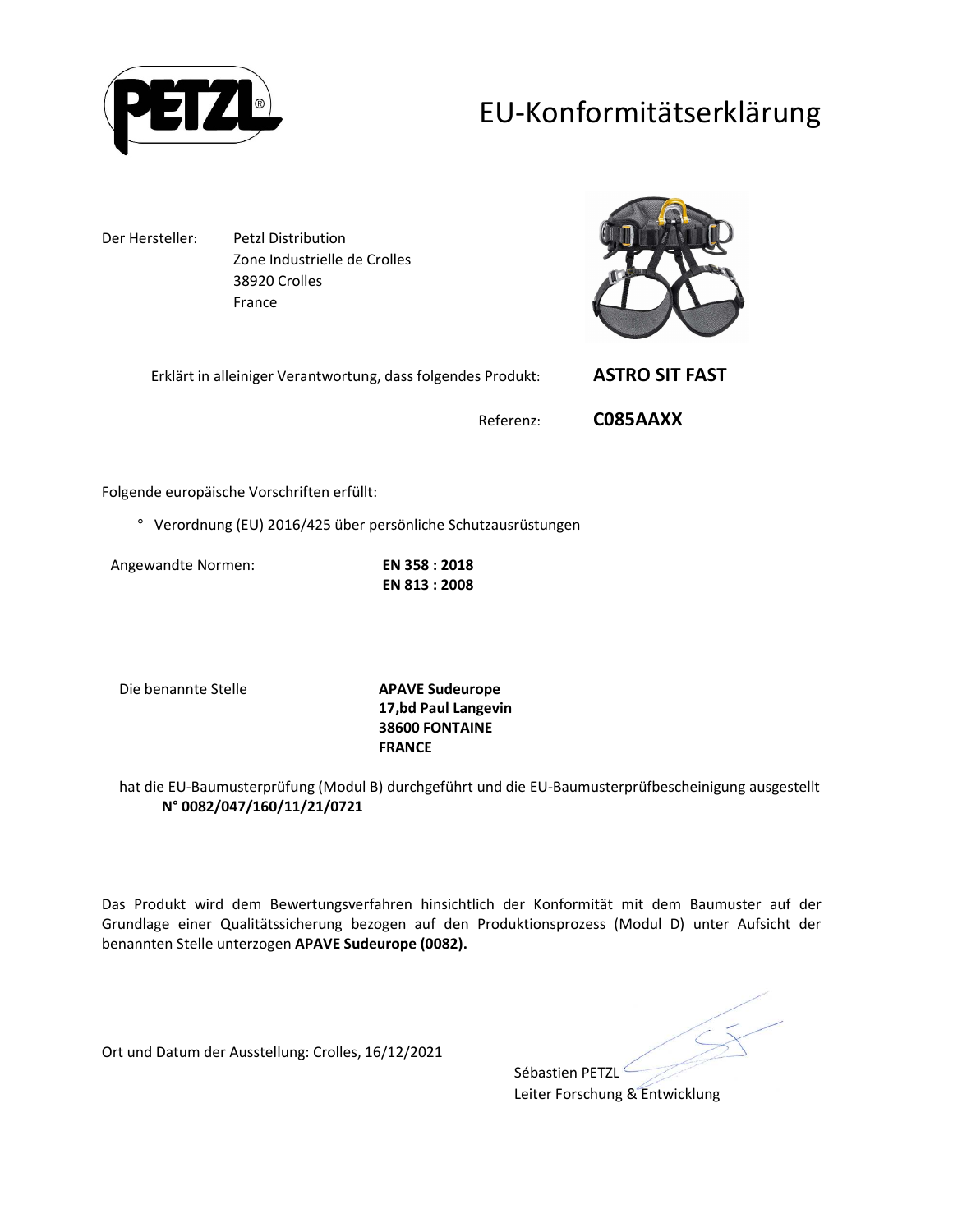

# Dichiarazione di conformità UE

Il fabbricante: Petzl Distribution Zone Industrielle de Crolles 38920 Crolles France



| Dichiara sotto la sua esclusiva responsabilità che il seguente prodotto: |         | <b>ASTRO SIT FAST</b> |
|--------------------------------------------------------------------------|---------|-----------------------|
|                                                                          | Codice: | C085AAXX              |

È conforme alle seguenti normative europee:

° Regolamento (UE) 2016/425 sui dispositivi di protezione individuale

Norme applicate: **EN 358 : 2018**

**EN 813 : 2008** 

L'organismo notificato **APAVE Sudeurope**

**17,bd Paul Langevin 38600 FONTAINE FRANCE**

ha svolto l'esame UE del tipo (modulo B) e ha rilasciato il certificato di esame UE del tipo **N° 0082/047/160/11/21/0721**

Il prodotto è oggetto della procedura di valutazione della conformità al tipo basata sulla garanzia di qualità del processo di produzione (modulo D) sotto la sorveglianza dell'organismo notificato **APAVE Sudeurope (0082).**

Sébastien PETZL<sup>®</sup> Diretor de Investigação e Desenvolvimento

Luogo e data del rilascio: Crolles, 16/12/2021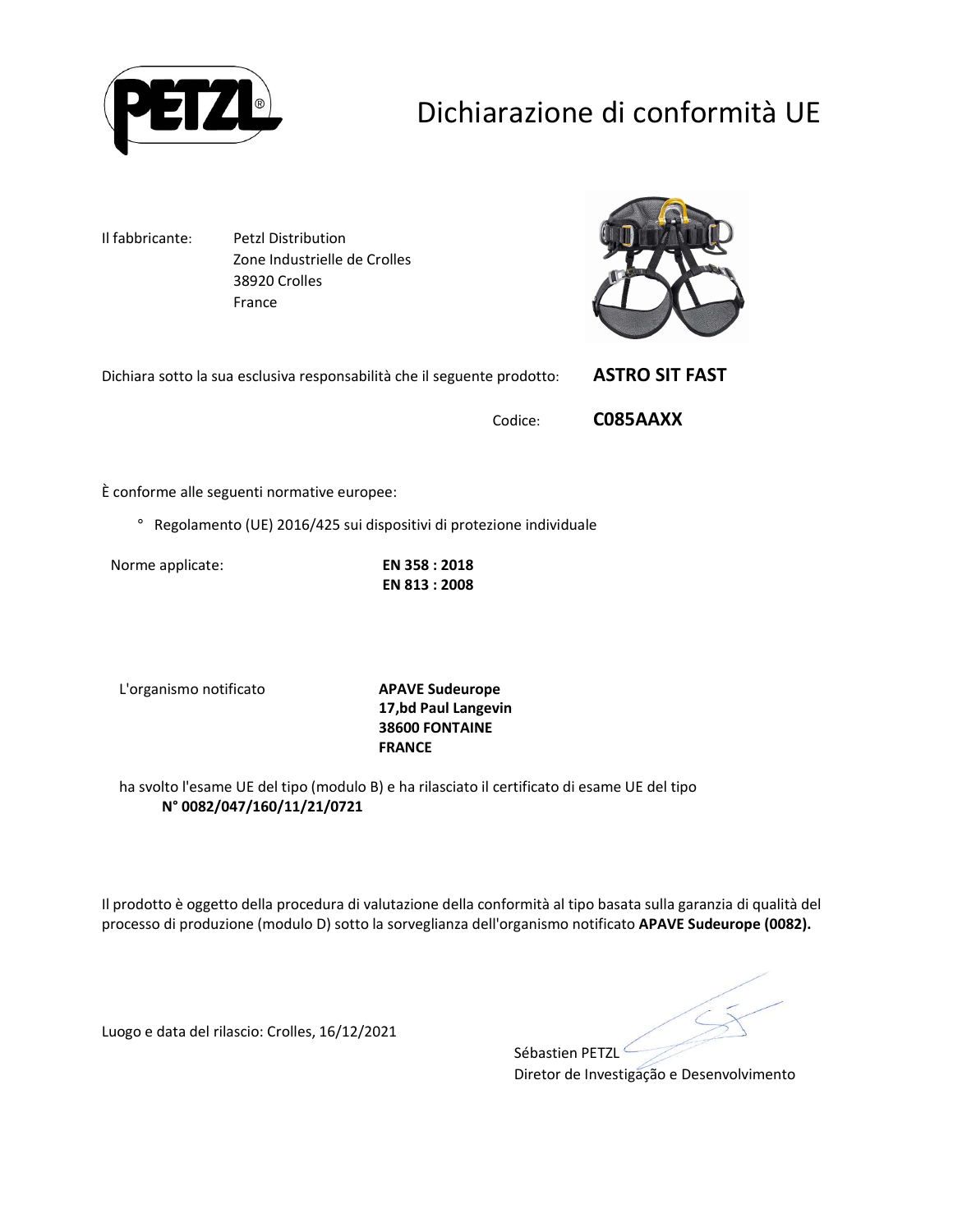

# Declaración de conformidad UE

El fabricante: Petzl Distribution Zone Industrielle de Crolles 38920 Crolles France



Declara bajo su única responsabilidad que el producto siguiente: **ASTRO SIT FAST**

Referencia: **C085AAXX**

Es conforme con la siguiente legislación europea:

° Reglamento (UE) 2016/425 relativo a los equipos de protección individual

Normas aplicadas: **EN 358 : 2018**

**EN 813 : 2008** 

El organismo notificado **APAVE Sudeurope**

**17,bd Paul Langevin 38600 FONTAINE FRANCE**

ha efectuado el examen UE de tipo (módulo B) y ha expedido el certificado de examen UE de tipo **N° 0082/047/160/11/21/0721**

El producto está sometido al procedimiento de evaluación de la conformidad con el tipo basada en el aseguramiento de la calidad del proceso de producción (módulo D) bajo la supervisión del organismo notificado **APAVE Sudeurope (0082).**

Lugar y fecha de emisión: Crolles, 16/12/2021

Sébastien PETZL

Director de Investigación y Desarrollo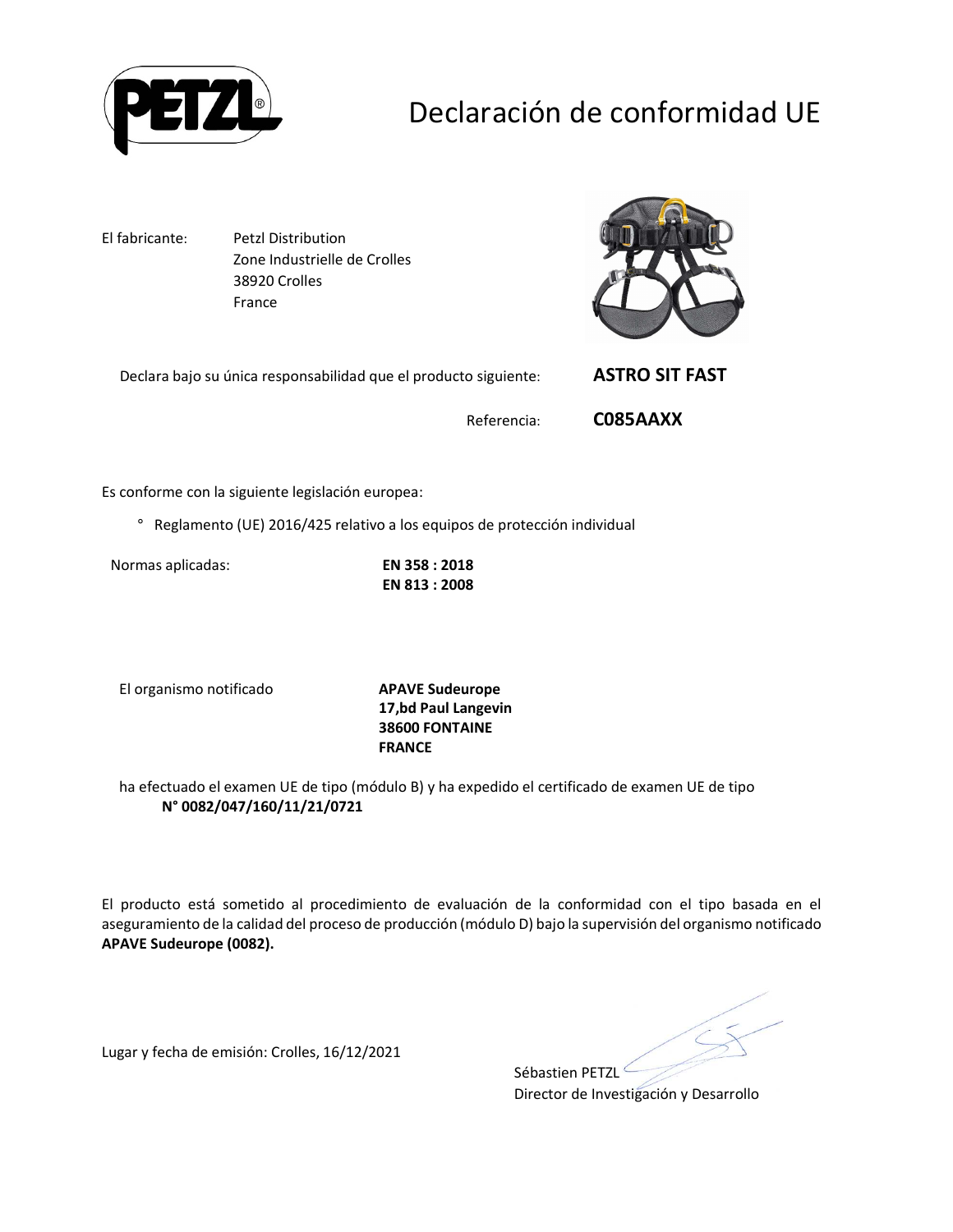

# Declaração UE de conformidade

O Fabricante: Petzl Distribution Zone Industrielle de Crolles 38920 Crolles France



| Declara sob sua exclusiva responsabilidade que o seguinte produto: | <b>ASTRO SIT FAST</b> |
|--------------------------------------------------------------------|-----------------------|
|                                                                    |                       |

Referência: **C085AAXX**

Está em conformidade com a legislação europeia seguinte:

° Regulamento (UE) 2016/425 relativo aos equipamentos de proteção individual

Normas aplicadas: **EN 358 : 2018**

**EN 813 : 2008** 

O organismo notificado **APAVE Sudeurope**

**17,bd Paul Langevin 38600 FONTAINE FRANCE**

efectuou o exame UE de tipo (módulo B) e estabeleceu o certificado de exame UE de tipo **N° 0082/047/160/11/21/0721**

O produto é submetido ao procedimento de avaliação da conformidade com o tipo baseada na garantia da qualidade do processo de produção (módulo D) sob a vigilância do organismo notificado **APAVE Sudeurope (0082).**

Local e data de emissão: Crolles, 16/12/2021

Sébastien PETZL

Director de Investigação e Desenvolvimento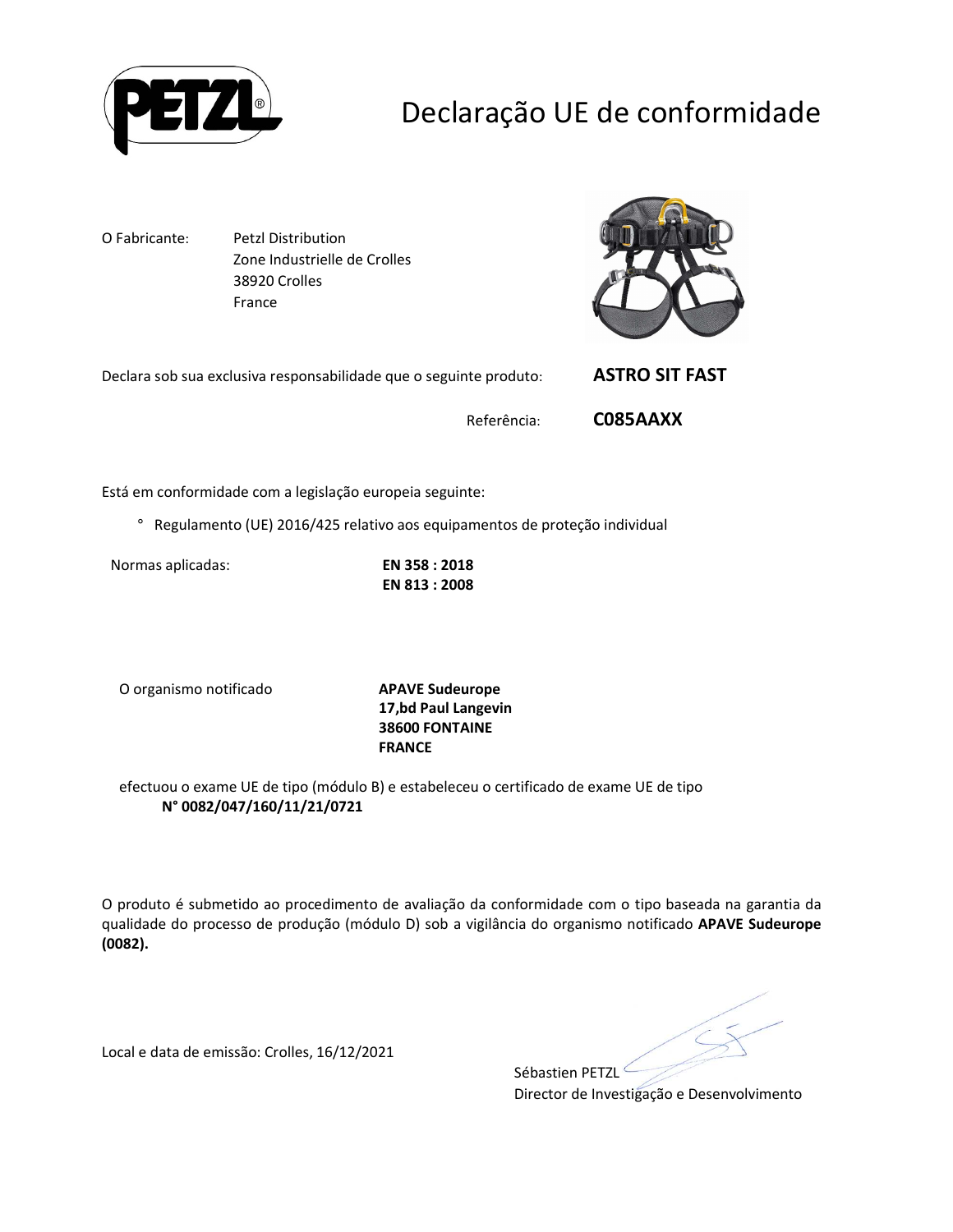

### EU-conformiteitsverklaring

Fabrikant: Petzl Distribution Zone Industrielle de Crolles 38920 Crolles France

Verklaart op eigen verantwoording dat het volgende product: **ASTRO SIT FAST**



Referentie: **C085AAXX**

Voldoet aan de volgende Europese bepalingen:

° Verordening (EU) 2016/425 betreffende persoonlijke beschergsmiddelen

Toegepaste normen: **EN 358 : 2018**

**EN 813 : 2008** 

De aangemelde instantie **APAVE Sudeurope**

**17,bd Paul Langevin 38600 FONTAINE FRANCE**

heeft het EU-typeonderzoek (module B) verricht en het certificaat van het EU-typeonderzoek afgegeven **N° 0082/047/160/11/21/0721**

Het product is onderworpen aan de conformiteitsbeoordelingsprocedure aangaande de conformiteit met het type op basis van kwaliteitsborging van het productieproces (module D) onder toezicht van de aangemelde instantie **APAVE Sudeurope (0082).**

Plaats en datum van afgifte: Crolles, 16/12/2021

Sébastien PETZL<sup>C</sup>

Directeur Onderzoek en Ontwikkeling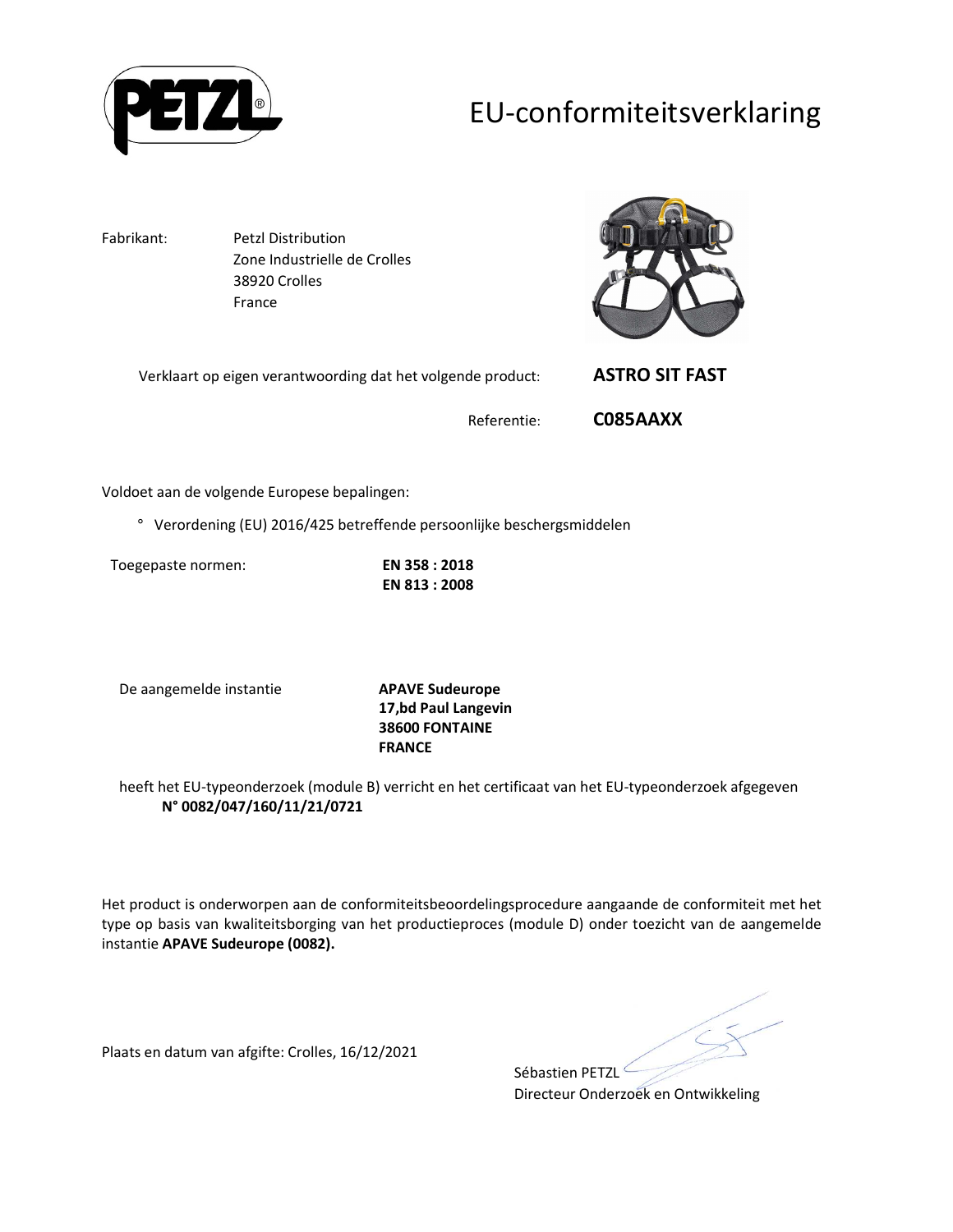

### EU-försäkran om överensstämmelse

Tillverkare: Petzl Distribution Zone Industrielle de Crolles 38920 Crolles France

Under eget ansvar, tillkännager att följande produkt: **ASTRO SIT FAST**



Produkt referens: **C085AAXX**

Motsvarar följande Europeisk lagstiftning:

° Förordning (EU) 2016/425 om personlig skyddsutrustning

Standarder som används: **EN 358 : 2018**

**EN 813 : 2008** 

Den anmälda organ **APAVE Sudeurope**

**17,bd Paul Langevin 38600 FONTAINE FRANCE**

har utfört EU typprövning (modul B) och utfärdat EU typintyget **N° 0082/047/160/11/21/0721**

Produkten omfattas av förfarande för bedömning av överensstämmelse med typ som grundar sig på kvalitetssäkring av produktionen (modul D) under övervakning av det anmälda organet **APAVE Sudeurope (0082).**

Ort och datum för utfärdande: Crolles, 16/12/2021

Sébastien PETZL<sup>C</sup>

Chef inom forskning och utveckling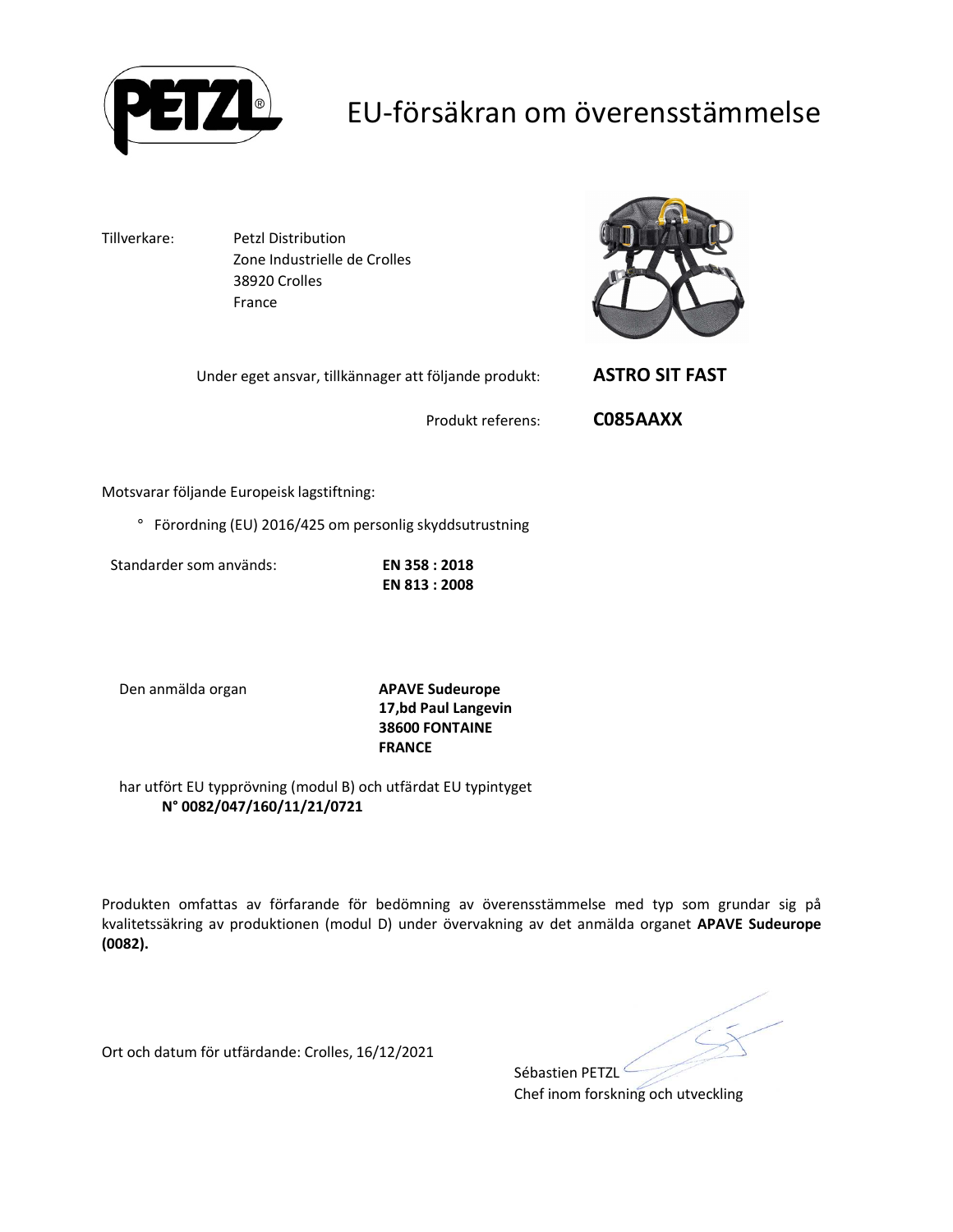

#### EU-vaatimustenmukaisuusvakuutus

Valmistaja: Petzl Distribution Zone Industrielle de Crolles 38920 Crolles France



| vakuuttaa yksinomaan omalla vastuullaan, että seuraava tuote: |  |
|---------------------------------------------------------------|--|
|---------------------------------------------------------------|--|

Tuotekoodi: **C085AAXX**

vakuuttaa yksinomaan omalla vastuullaan, että seuraava tuote: **ASTRO SIT FAST**

Täyttää seuraavien direktiivien vaatimukset:

° Asetus (EU) 2016/425 henkilönsuojaimista

On seuraavien standardien mukainen: **EN 358 : 2018 EN 813 : 2008** 

Ilmoitetun laitoksen on **APAVE Sudeurope**

**17,bd Paul Langevin 38600 FONTAINE FRANCE**

suorittava taho on tehnyt EU:n tyyppitarkastuksen (moduuli B) ja on myöntänyt EU:n tyyppitarkastussertifikaatin **N° 0082/047/160/11/21/0721**

Tuotteeseen sovelletaan vaatimustenmukaisuuden arviointimenettelyä, joka kohdistuu tyyppiä koskevan vaatimuksenmukaisuuden varmistamiseen ja joka perustuu tuotantoprosessin laadunvarmistukseen (moduuli D) tyyppitarkastuksen suorittavan tahon valvonnan ala **APAVE Sudeurope (0082).**

Antamispaikka ja -päivämäärä: Crolles, 16/12/2021

Sébastien PETZL Tutkimus- ja tuotekehitysjohtaja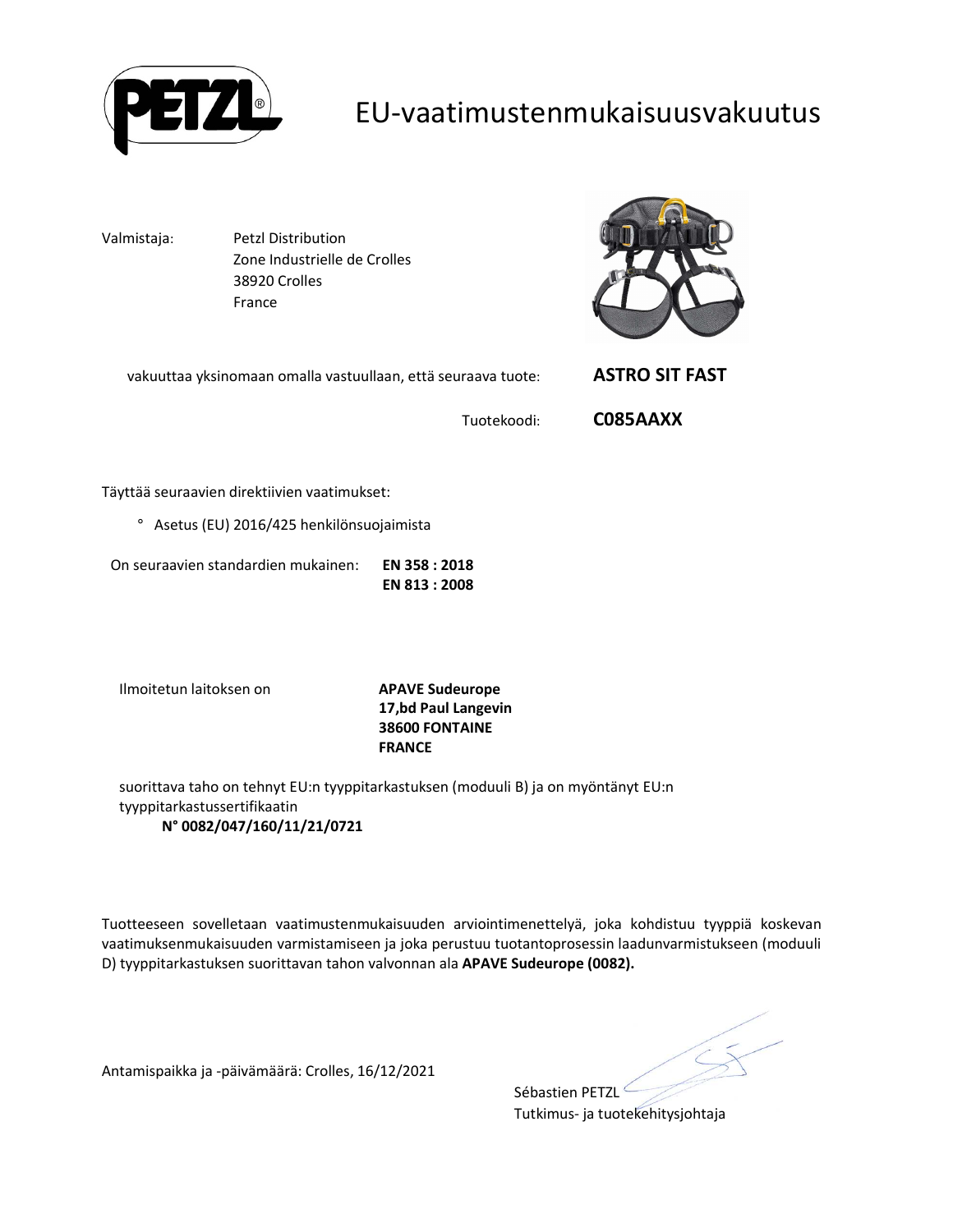

#### EU samsvarserklæring

Produsent: Petzl Distribution Zone Industrielle de Crolles 38920 Crolles France

Erklærer med fullt ansvar at det følgende produktet: **ASTRO SIT FAST**

Referanse: **C085AAXX**

Møter følgende europeiske reguleringer:

° EU regulativ 2016/425 for personlig verneutstyr.

Gjeldende standarder: **EN 358 : 2018 EN 813 : 2008** 

Det tekniske kontrollorganet **APAVE Sudeurope**

**17,bd Paul Langevin 38600 FONTAINE FRANCE**

har utført EU typekontroll (modul B) og har etablert EU typekontroll sertifikat **N° 0082/047/160/11/21/0721**

Produktet er underlagt vurderingsprosedyrer for konformitet i forhold til type basert på forsikringer om kvalitet i produksjonsprosessen(modul D), under tilsyn av det tekniske kontrollorganet **APAVE Sudeurope (0082).**

Sted og dato for utstedelse: Crolles, 16/12/2021

Sébastien PETZL<sup>6</sup> Forsknings- og utviklingsleder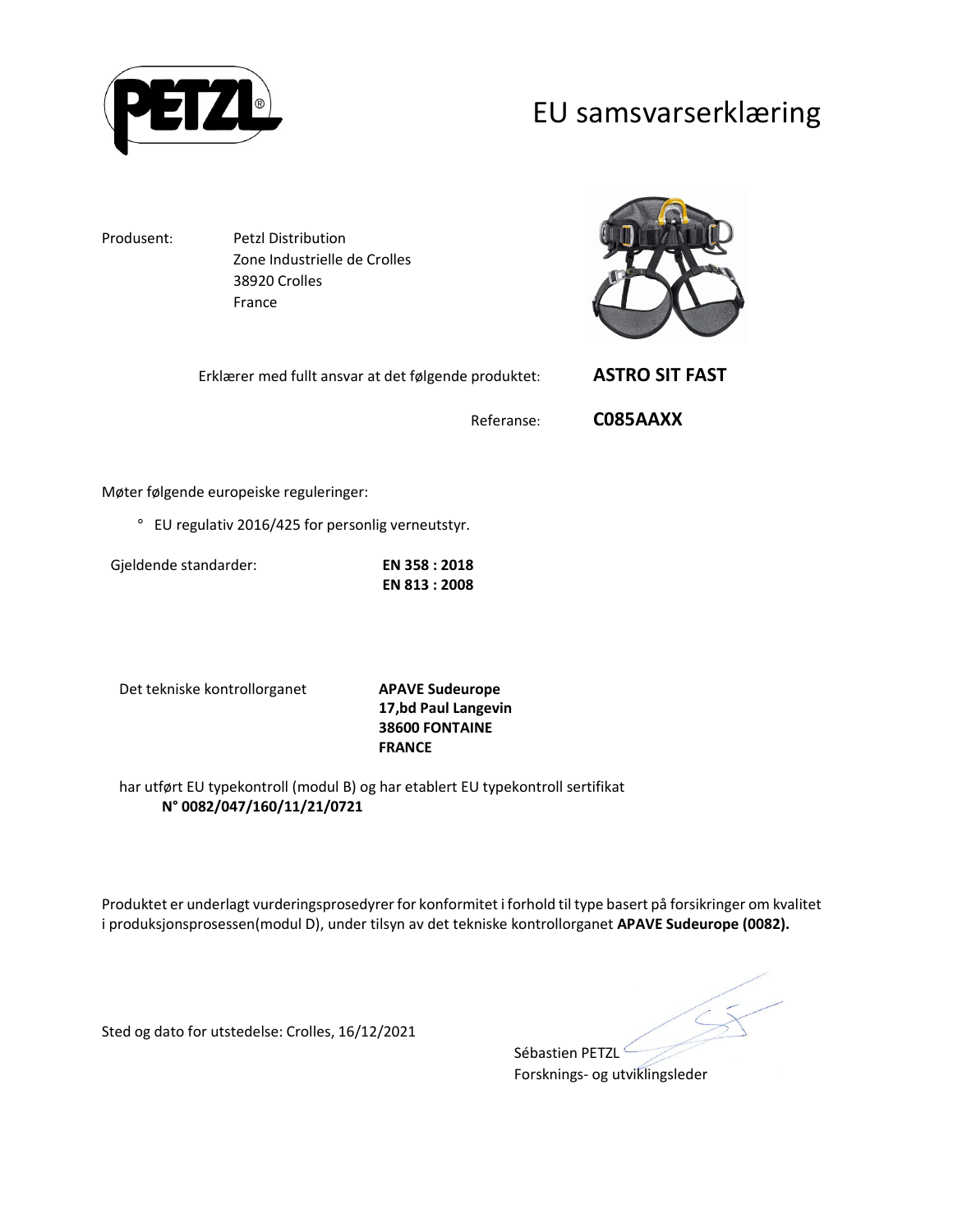

# EU prohlášení o shodě

Výrobce: Petzl Distribution Zone Industrielle de Crolles 38920 Crolles France

| Prohlašuje, na svoji plnou odpovědnost, že následující produkt: |                  | <b>ASTRO SIT FAST</b> |
|-----------------------------------------------------------------|------------------|-----------------------|
|                                                                 | Kódové označení: | C085AAXX              |

Splňuje následující Evropské směrnice:

° Tento produkt splňuje Nařízení (EU) 2016/425 o osobních ochranných prostředcích.

Aplikované normy: **EN 358 : 2018**

**EN 813 : 2008** 

Oznámená instituce **APAVE Sudeurope**

**17,bd Paul Langevin 38600 FONTAINE FRANCE**

provedla přezkoušení typu EU (modul B) a vydala certifikát EU o přezkoušení typu **N° 0082/047/160/11/21/0721**

Výrobek podléhá postupu posuzování shody s typem na základě zajištění jakosti výrobního procesu (modul D), pod dohledem oznámené instituce **APAVE Sudeurope (0082).**

Místo a datum vydání: Crolles, 16/12/2021

Sébastien PETZL<sup>®</sup>

Ředitel výzkumu a vývoje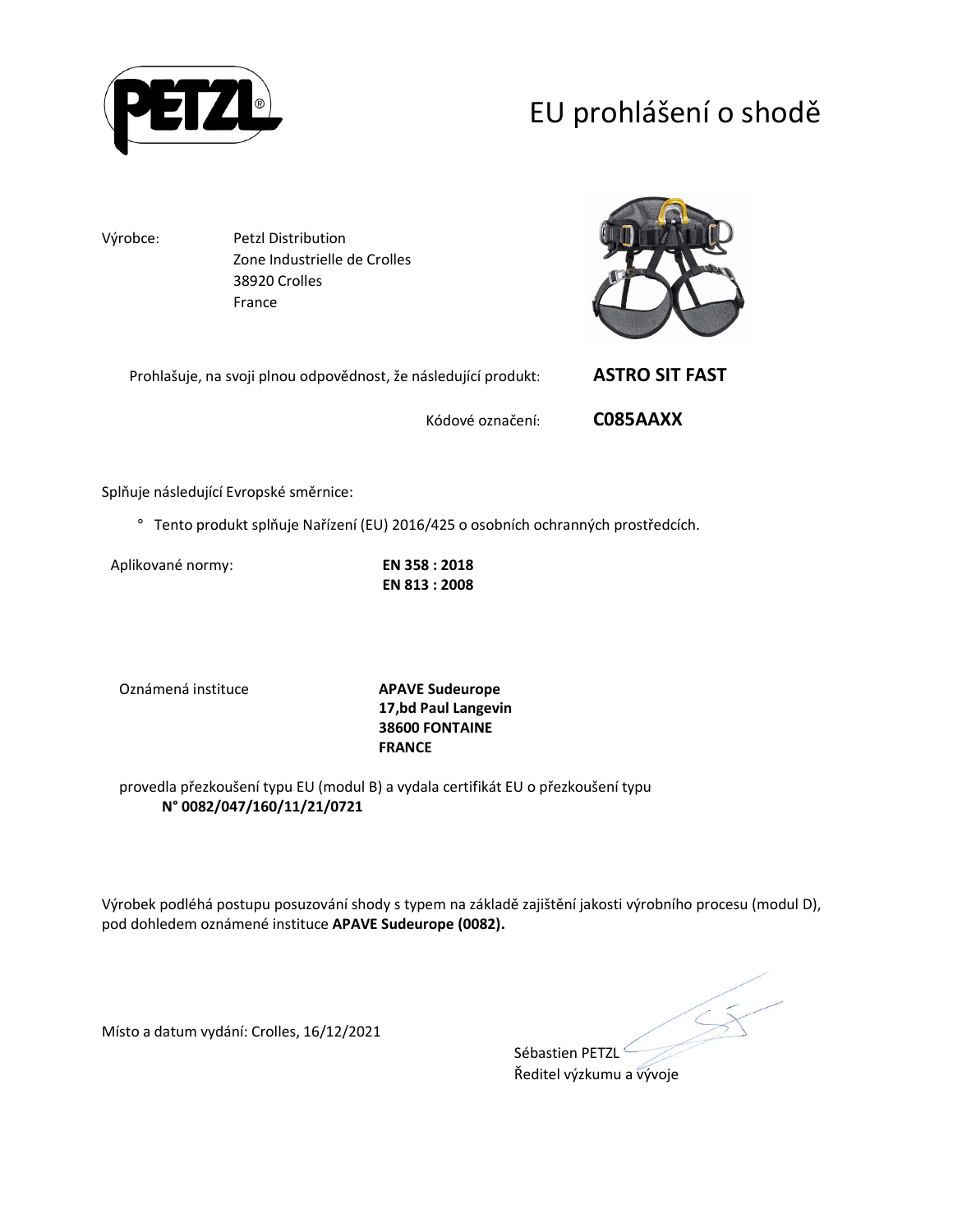

### Deklaracja zgodności UE

Producent: Petzl Distribution Zone Industrielle de Crolles 38920 Crolles France



| Deklaruje na swoją wyłączną odpowiedzialność, że następujący produkt: ASTRO SIT FAST |          |
|--------------------------------------------------------------------------------------|----------|
| Kod:                                                                                 | C085AAXX |

Jest zgodny z następującym prawodawstwem europejskim:

° Rozporządzenie (UE) 2016/425 w sprawie środków ochrony indywidualnej.

Zastosowane normy: **EN 358 : 2018**

**EN 813 : 2008** 

Jednostka notyfikowana **APAVE Sudeurope**

**17,bd Paul Langevin 38600 FONTAINE FRANCE**

przeprowadziła badanie typu UE (moduł B) i wydała certyfikat badania typu UE **N° 0082/047/160/11/21/0721**

Produkt podlega procedurze oceny zgodności z typem w oparciu o zapewnienie jakości procesu produkcji (moduł D) pod nadzorem jednostki notyfikującej **APAVE Sudeurope (0082).**

Miejsce i data wydania: Crolles, 16/12/2021

Sébastien PETZL<sup>®</sup> Dyrektor ds. Badań i Rozwoju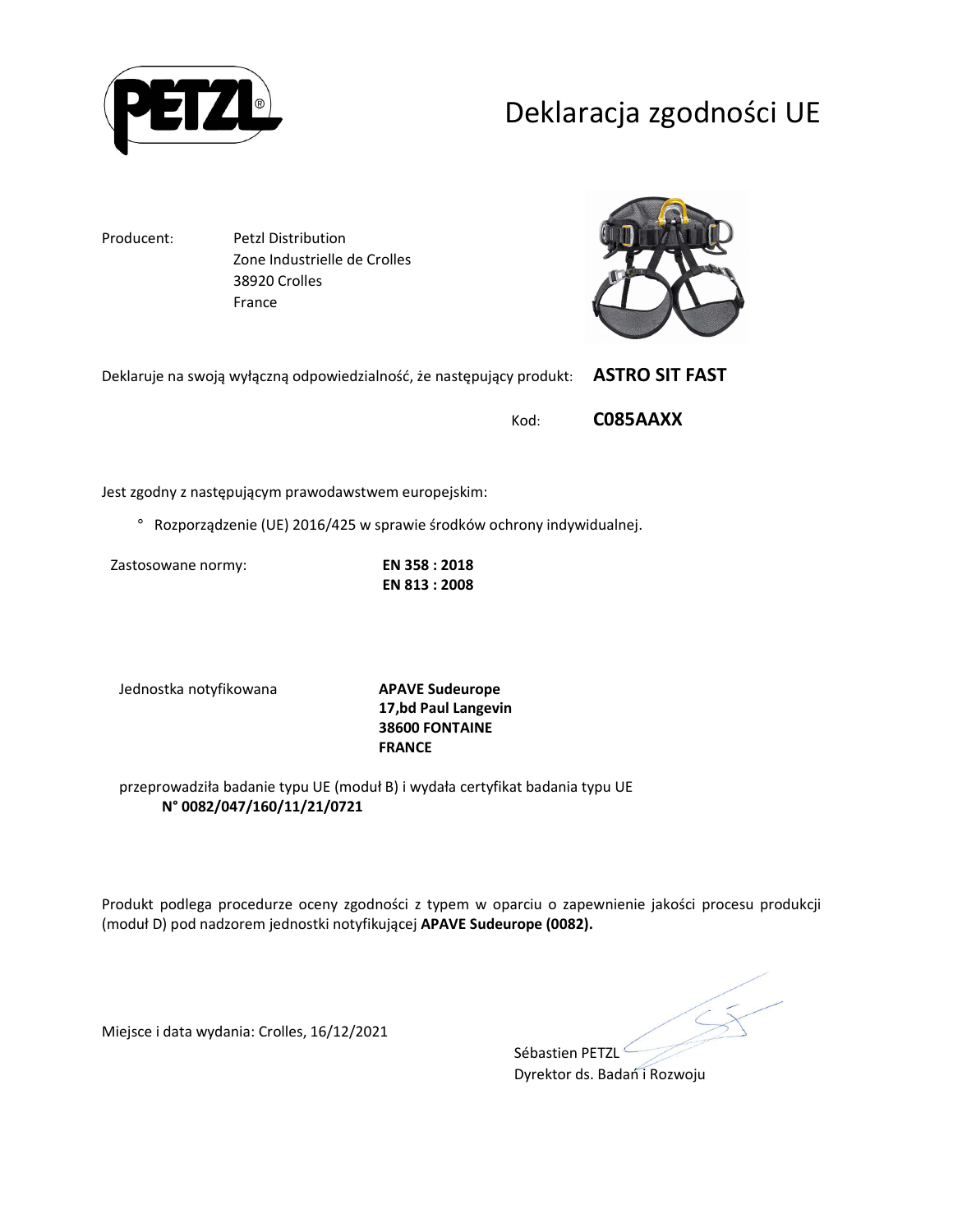

### EU izjava o skladnosti

Proizvajalec: Petzl Distribution Zone Industrielle de Crolles 38920 Crolles France

S polno odgovornostjo izjavlja, da izdelek: **ASTRO SIT FAST**



Oznaka izdelka: **C085AAXX**

Ustreza naslednjim evropskim predpisom:

° Uredba (EU) 2016/425 o osebni varovalni opremi.

Veljavni standardi: **EN 358 : 2018**

**EN 813 : 2008** 

Priglašeni organ **APAVE Sudeurope 17,bd Paul Langevin 38600 FONTAINE FRANCE**

je opravil EU-pregled tipa (modul B) in izdal certifikat o EU-pregledu tipa **N° 0082/047/160/11/21/0721**

Izdelek je predmet postopka presoje za skladnost s tipom na podlagi zagotavljanja kakovosti proizvodnega procesa (modul D), pod nadzorom priglašenega organa **APAVE Sudeurope (0082).**

Kraj in datum izdaje: Crolles, 16/12/2021

Sébastien PETZL Direktor za raziskave in razvoj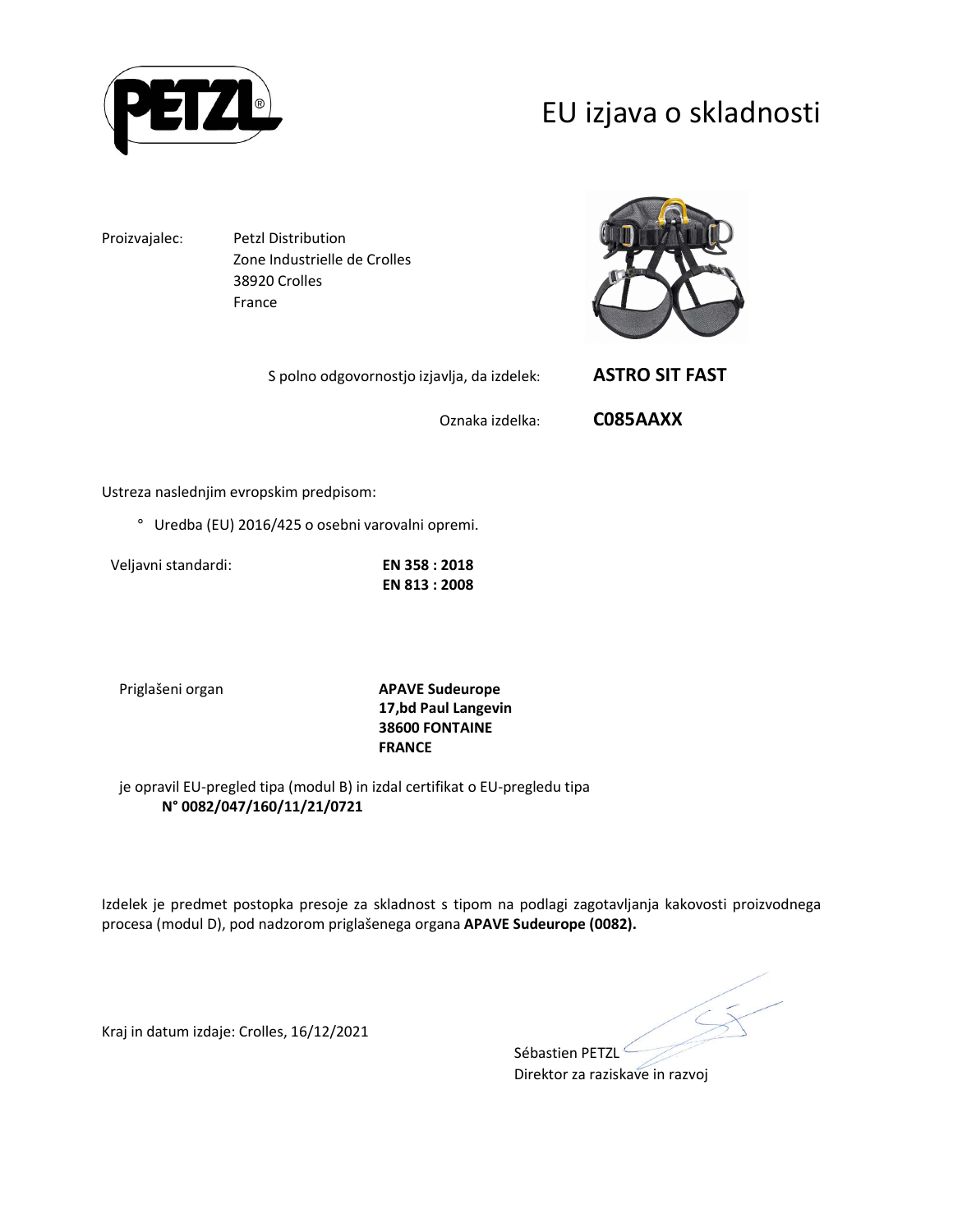

# EU megfelelőségi nyilatkozat

A gyártó: Petzl Distribution Zone Industrielle de Crolles 38920 Crolles France

Ezúton nyilatkozik, hogy a következő termék: **ASTRO SIT FAST**



Cikkszám: **C085AAXX**

Megfelel a következő európai szabványoknak:

° 2016/425 számú (EU) rendelet az egyéni védőeszközökről.

Alaklamazandó előírások: **EN 358 : 2018**

**EN 813 : 2008** 

A notifikált szervezet **APAVE Sudeurope**

**17,bd Paul Langevin 38600 FONTAINE FRANCE**

elvégzi az EU-típusvizsgálatot (B. modul) és kiállítja az EU minőségtanúsítványt **N° 0082/047/160/11/21/0721**

A terméket notifikált szervezet ellenőrzése alatt a gyártási folyamat minőségbiztosításán alapuló típusmegfelelőségi vizsgálatnak vetik alá (D. Modul) **APAVE Sudeurope (0082).**

A kiállítás helye és dátuma: Crolles, 16/12/2021

Sébastien PETZL

Kutatási-fejlesztési igazgató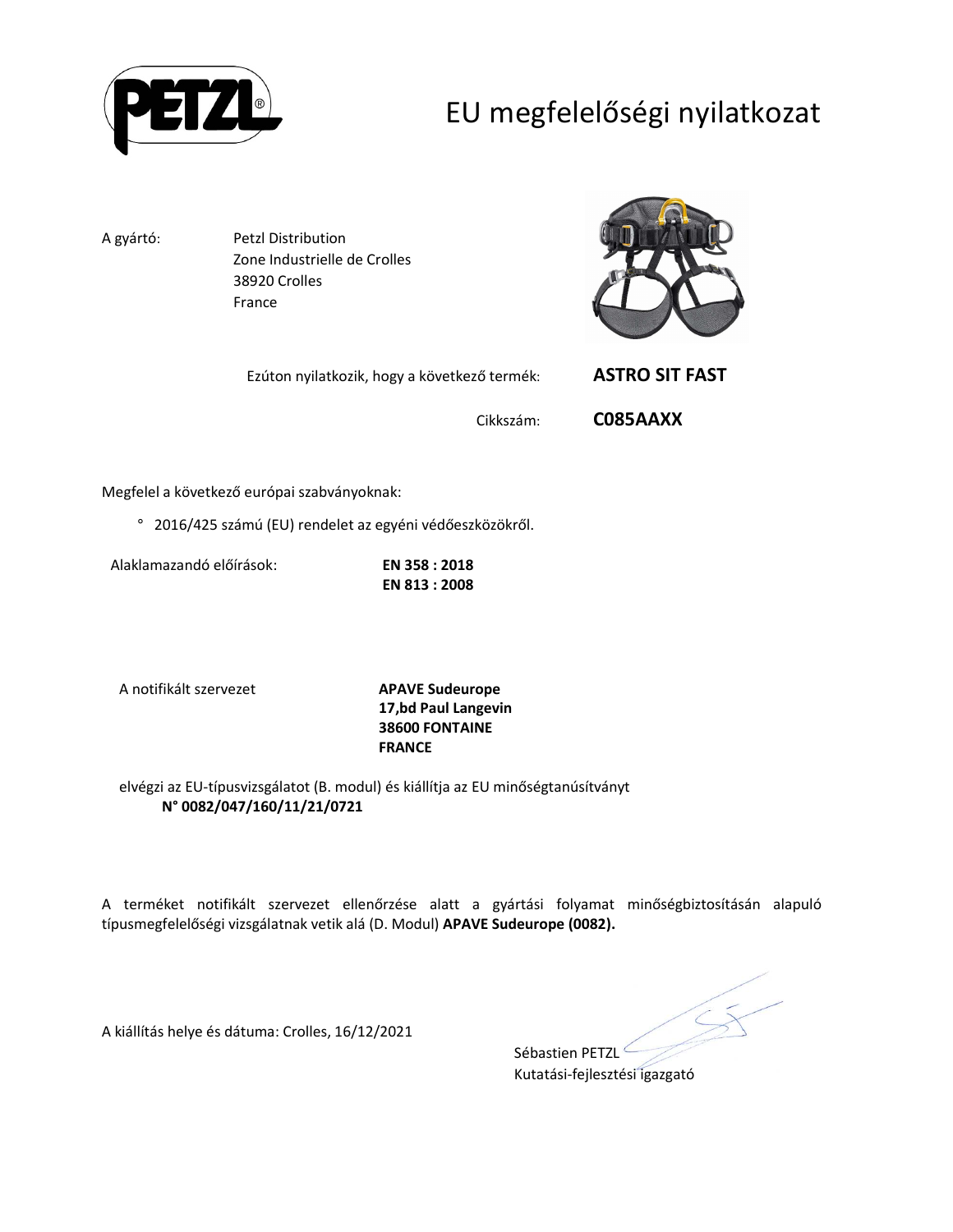

### Декларация ЕС за съответствие

Производителят: Petzl Distribution Zone Industrielle de Crolles 38920 Crolles France



Декларира под своя лична отговорност, че продуктът: **ASTRO SIT FAST**

Референтен номер: **C085AAXX**

Е в съответствие със следните европейски нормативни документи:

° Регламент (ЕС) 2016/425 относно личните предпазни средства.

Приложими стандарти: **EN 358 : 2018**

**EN 813 : 2008** 

Нотифицираният орган **APAVE Sudeurope**

**17,bd Paul Langevin 38600 FONTAINE FRANCE**

е осъществил изследване ЕС на типа (модул В) и е издал сертификат за изпитание ЕС на типа **N° 0082/047/160/11/21/0721**

Продуктът е преминал процедура за изследване съответствието на типа въз основа на осигуряване на качеството на производството (модул D) под контрола на нотифициран орган **APAVE Sudeurope (0082).**

Sébastien PETZL

място и дата на издаване: Crolles, 16/12/2021

Директор изследвания и развитие